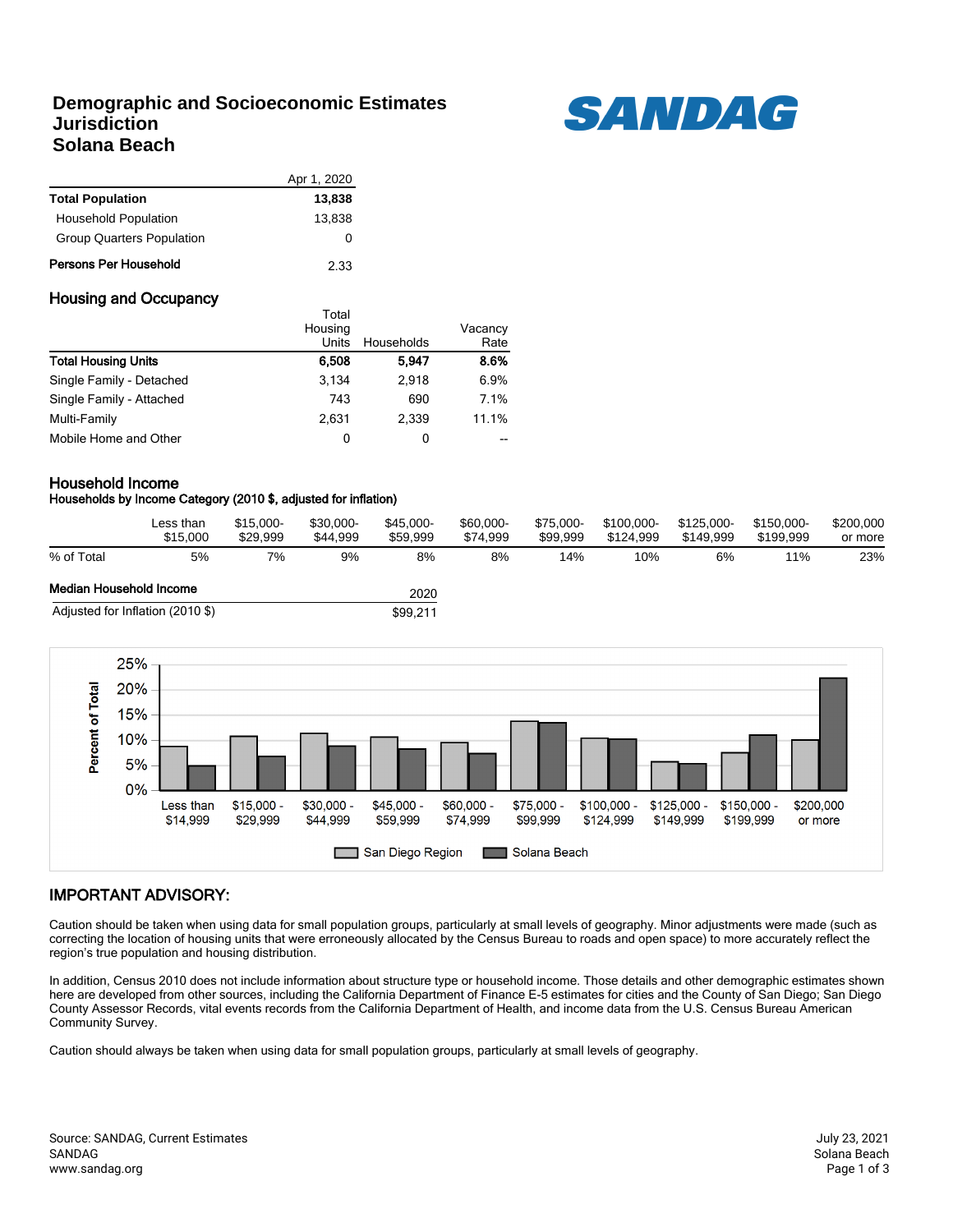## Population by Age and Sex

|                         | Total  | Male  | Female | Percent<br>Female |
|-------------------------|--------|-------|--------|-------------------|
| <b>Total Population</b> | 13,838 | 6,786 | 7,052  | 51%               |
| Under 5                 | 790    | 399   | 391    | 49%               |
| 5 to 9                  | 813    | 397   | 416    | 51%               |
| 10 to 14                | 723    | 386   | 337    | 47%               |
| 15 to 17                | 411    | 213   | 198    | 48%               |
| 18 and 19               | 189    | 85    | 104    | 55%               |
| 20 to 24                | 687    | 301   | 386    | 56%               |
| 25 to 29                | 1,098  | 581   | 517    | 47%               |
| 30 to 34                | 1,333  | 737   | 596    | 45%               |
| 35 to 39                | 950    | 439   | 511    | 54%               |
| 40 to 44                | 908    | 456   | 452    | 50%               |
| 45 to 49                | 938    | 488   | 450    | 48%               |
| 50 to 54                | 852    | 389   | 463    | 54%               |
| 55 to 59                | 925    | 436   | 489    | 53%               |
| 60 and 61               | 349    | 175   | 174    | 50%               |
| 62 to 64                | 516    | 249   | 267    | 52%               |
| 65 to 69                | 736    | 332   | 404    | 55%               |
| 70 to 74                | 669    | 300   | 369    | 55%               |
| 75 to 79                | 413    | 185   | 228    | 55%               |
| 80 to 84                | 244    | 106   | 138    | 57%               |
| 85 and older            | 294    | 132   | 162    | 55%               |
| Under 18                | 2,737  | 1,395 | 1,342  | 49%               |
| 65 and older            | 2,356  | 1,055 | 1,301  | 55%               |
| Median Age              | 39.6   | 38.3  | 40.8   | N/A               |

# Population by Age